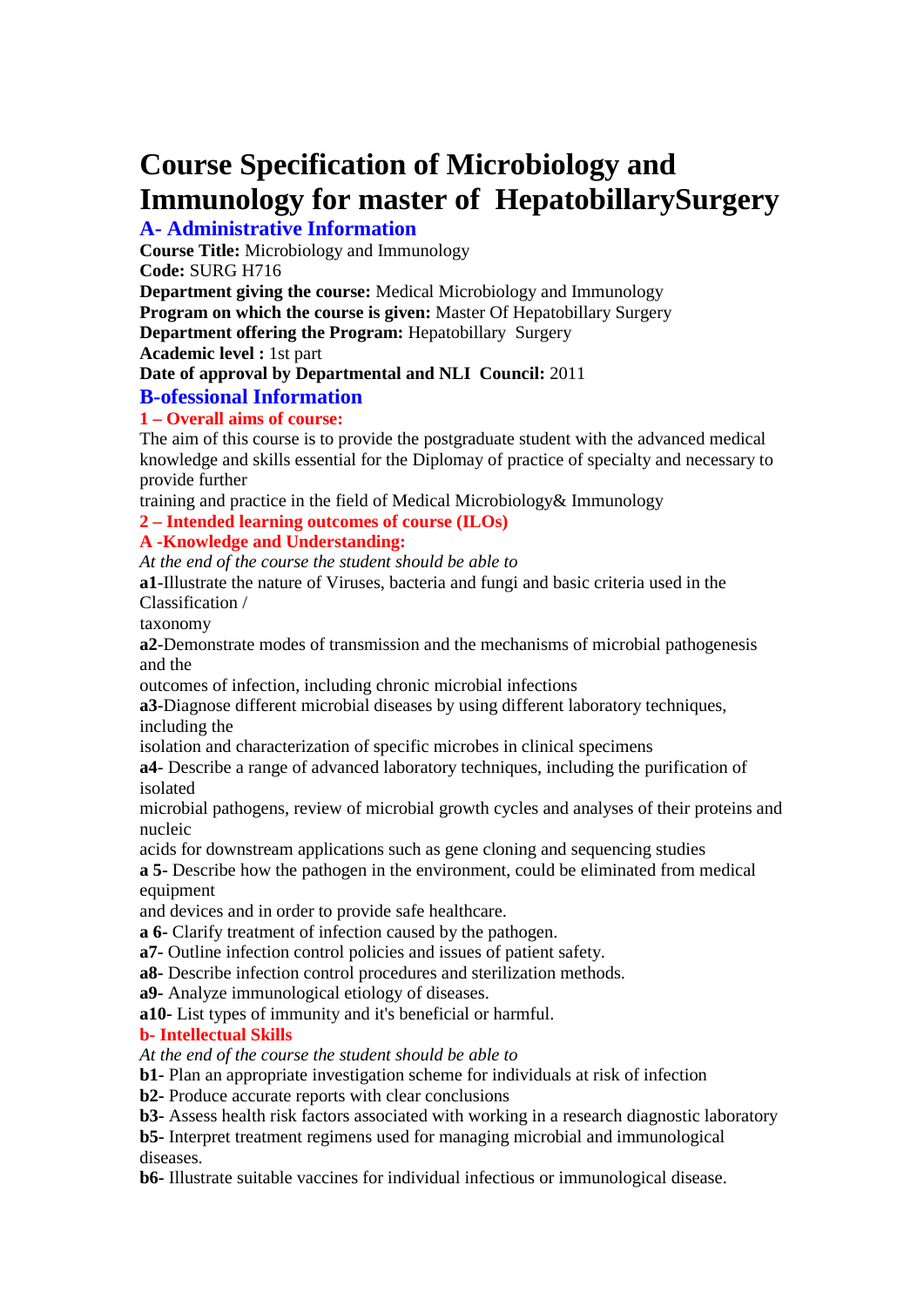#### **c- Professional and Practical Skills**

*At the end of the course the student should be able to*

**c1**- perform diagnostic laboratory tests in medical bacteriology, virology, mycology and immunology.

**c2-** Perform biomedical laboratory techniques in accordance with health and safety guidelines.

- **c3-** Perform quality control and assurance procedures
- **c4-** prepare laboratory reports.

**c5-** Perform the isolation and characterization of specific microbes in clinical specimens. Identify

the pathogen by its specific growth characteristics if any, distinguishing biochemical tests, its

morphological and/or staining characteristics, immunological or nucleic acid-based tests

#### **d- General and Transferable Skills**

*At the end of the course the student should be able to*

- **d1-** Demonstrate communication and presentation skills.
- **d2-** Demonstrate teamwork and interpersonal skills.
- **d3-** Demonstrate competence and problem solving techniques**.**
- **d4-** integrate and evaluate information from a variety of sources.
- **3- Course contents**

#### **Detailed topics of the course**

#### **I- General Bacteriology:**

- Bacterial morphology and ultra structure
- Bacterial physiology
- Microbial genetics
- Advanced molecular techniques and its application in diagnostic microbiology
- Sterilization
- Antimicrobial agents and chemotherapy
- **II- Immunology**
- Host parasite relationship
- Innate immunity
- Antigens
- Cells of innate and acquired immunity
- Acquired immune response
- Immunoglobulins
- Complement system
- Antigen antibody reactions
- Immune system in health and disease
- Host defense against infection
- Host response against cancer
- Hypersensitivity
- Tolerance and autoimmunity
- Transplantation and graft rejection-immunodeficiency

#### **III- Systematic Bacteriology**

- Staphylococci
- Streptococci including Streptococcus pneumoniae
- Neisseria
- Spore forming organisms
- Corynebacteria and Listeria
- Spore forming organisms
- Mycobacteria
- Enterobacteriaceae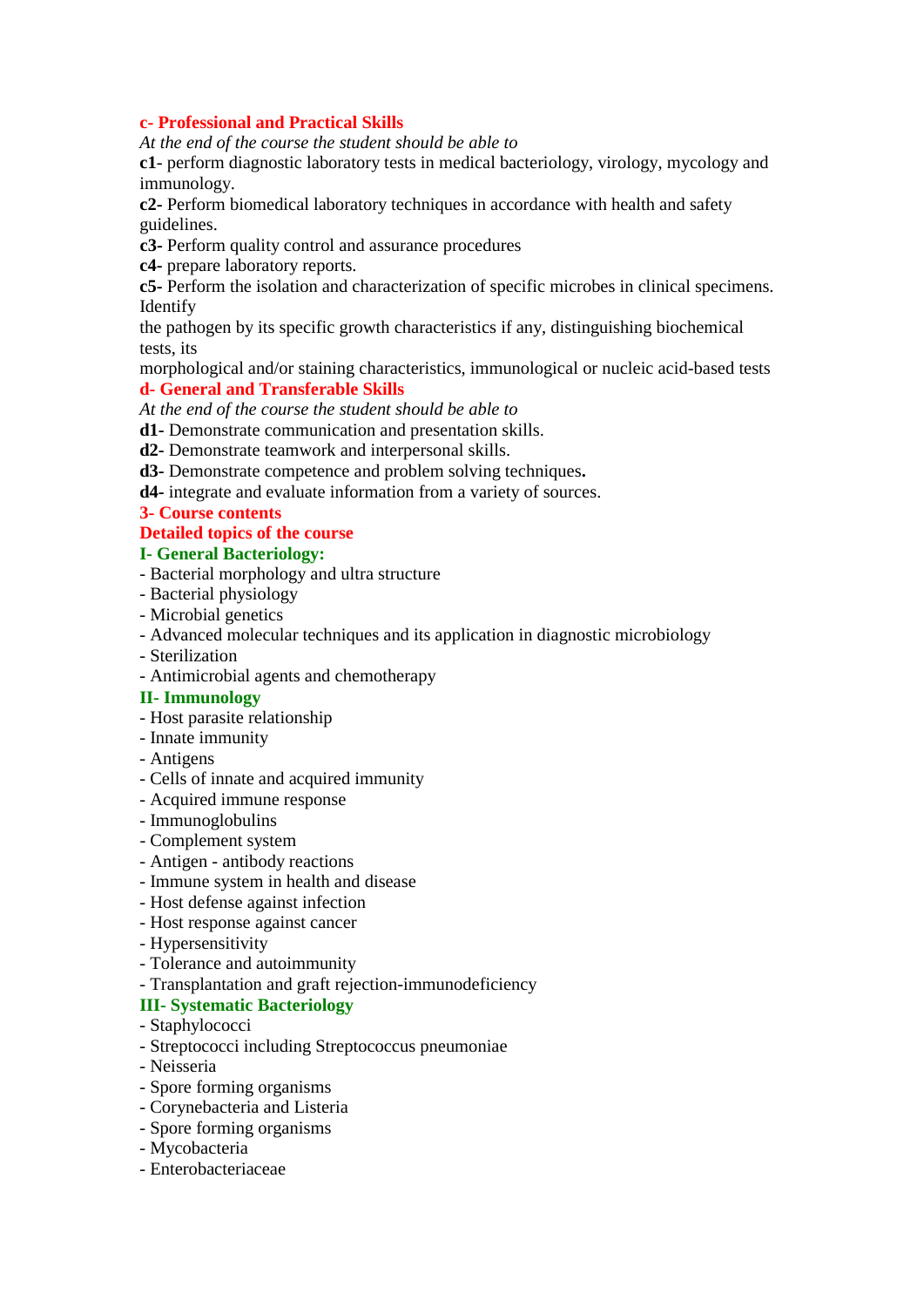- Vibrios, Campylobacter and Helicobacter
- Brucella, Haemophilus, Bordetella, Yersinia
- Mycoplasma and Legionella
- Spirochaetes-Bacteroids, Actinomyces, Nocardia
- Rickettsia and Chlamydiae
- Anaerobic bacteria

#### **IV- Mycology:**

- Fungal taxonomy;
- Superficial and systemic fungal infection;
- Diagnosis of fungal infection
- Fungal pathogenicity
- Antifungal chemotherapy.

# **V-Virology**

- Viral structure
- Pathogenesis of viral infections.
- Laboratory diagnosis of viral infections.
- Diseases caused by enveloped viruses
- Diseases caused by non-enveloped viruses.
- Tumor viruses and oncogenesis.
- Slow virus infections and prions infections.

# **VI-Applied Microbiology** (Hospital acquired infections)

# **B- PRACTICAL COURSES:**

-Safety measures that should be taken in the lab

-Media and Bacterial Cultivation

-Culture Characteristics

-Biochemical reactions for bacterial identification

-Serological tests: Complement fixation test and Radial immunodiffusion. Widal test, tube agglutination

test for brucellosis and Antistreptolysin o test.

-Systematic Microbiology: For each organism the practical class will consist of 3parts Demonstration of

stained films Demonstration of pure culture on different appropriate media Tests for bacterial

identification Infection Control

-Mycology: Gram staining of films prepared from culture of Candida albicans on Sabouraud' s agar.

| <b>Topic</b>                | <b>Theoretical</b> | Laboratory/      | <b>Total</b> |
|-----------------------------|--------------------|------------------|--------------|
|                             | hours              | <b>Practical</b> |              |
| A- First Part:              |                    | 0.5              | 1.5          |
| <b>1- Basic Pharmacolgy</b> |                    |                  |              |
| - introduction. dosage      |                    |                  |              |
| forms of drugs, routes      |                    |                  |              |
| of drug administration,     |                    |                  |              |
| evaluation of new           |                    |                  |              |
| drugs, prescription         |                    |                  |              |
| writing, adverse drug       |                    |                  |              |
| reaction,                   |                    |                  |              |
| pharmacokinetics,           |                    |                  |              |
| pharmacodynamics,           |                    |                  |              |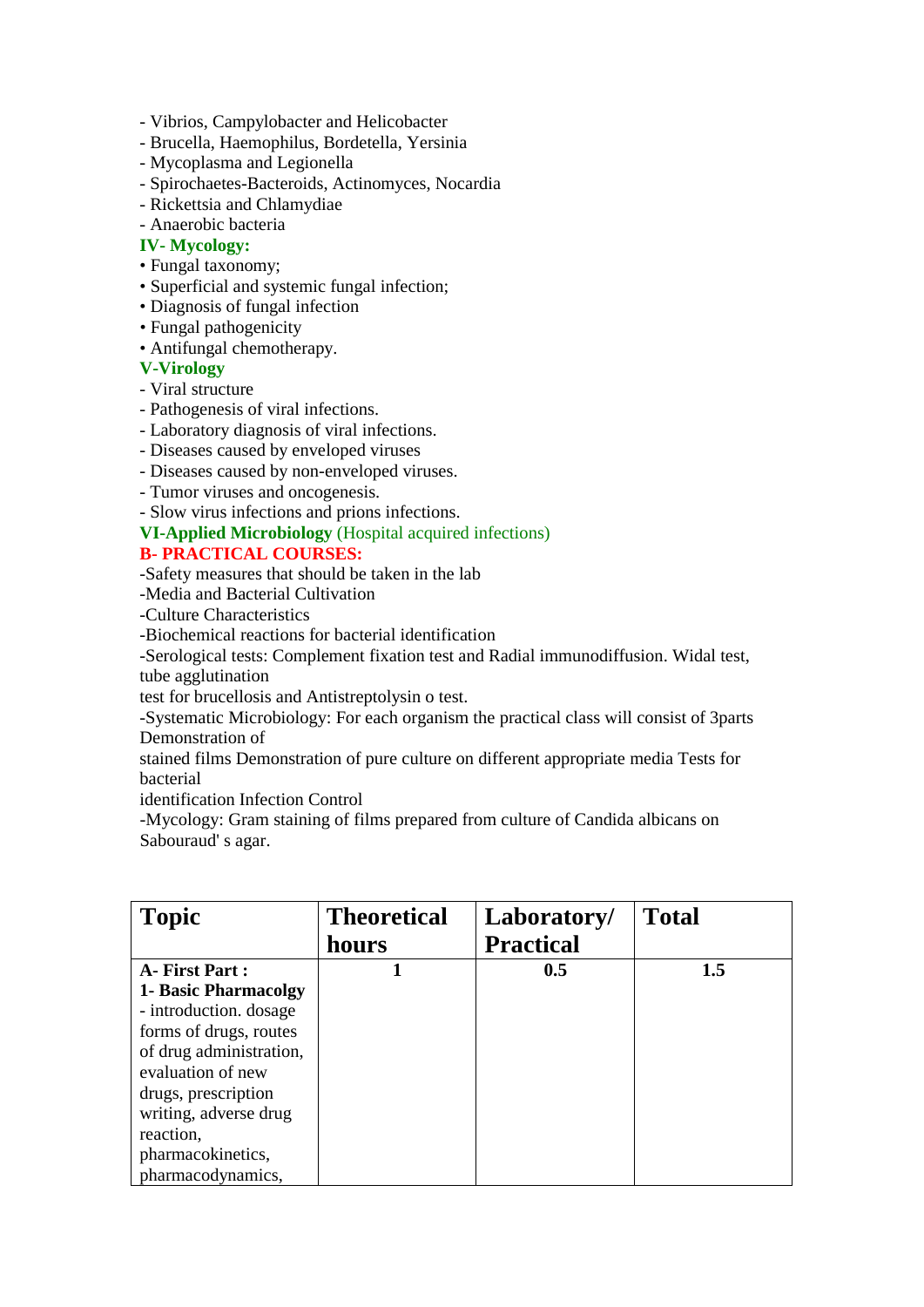| influence of disease on          |              |              |                |
|----------------------------------|--------------|--------------|----------------|
| pharmacokinetics and             |              |              |                |
| pharmacodynamics,                |              |              |                |
| Drugs at the extremes            |              |              |                |
| of                               |              |              |                |
| age, drug interaction            |              |              |                |
| <b>B-Second Part:</b>            | $\mathbf{1}$ | $\mathbf{1}$ | $\overline{2}$ |
| 1- Autonomic                     |              |              |                |
| <b>Nervous System</b>            |              |              |                |
| - Basic anatomy and              |              |              |                |
| physiology, molecular            |              |              |                |
| mechanism of                     |              |              |                |
| neurotransmitter                 |              |              |                |
| actions, adrenergic              |              |              |                |
| transmission,                    |              |              |                |
| cholinergic                      |              |              |                |
| transmission, skeletal           |              |              |                |
| muscles relaxants,               |              |              |                |
| drugs                            |              |              |                |
| acting on autonomic              |              |              |                |
| ganglia, drugs acting            |              |              |                |
| on                               |              |              |                |
| the eye                          |              |              |                |
| 2- Autacoids                     |              |              |                |
| 3- cardiovascular                | $\mathbf{1}$ | $\mathbf{1}$ | $\overline{2}$ |
| system                           |              |              |                |
| -drugs therapy of heart          |              |              |                |
| failure, drugs therapy           |              |              |                |
| of hypertension                  |              |              |                |
| - drugs therapy of               |              |              |                |
|                                  |              |              |                |
| angina pectoris                  |              |              |                |
| - drugs therapy of acute         |              |              |                |
| myocardial<br>infarction         |              |              |                |
|                                  |              |              |                |
| - drugs therapy of               |              |              |                |
| cardiac                          |              |              |                |
| arrhythmia                       |              |              |                |
| - drugs therapy of               |              |              |                |
| peripheral vascular              |              |              |                |
| diseases<br>- treatment of shock |              |              |                |
|                                  |              |              |                |
| and                              |              |              |                |
| hypotensive state                |              |              |                |
| 4- renal                         | 1            | 0.5          | 1.5            |
| pharmacology                     |              |              |                |
| - physiological                  |              |              |                |
| consideration                    |              |              |                |
| - diuretics                      |              |              |                |
| - alteration of urinary          |              |              |                |
| pH                               |              |              |                |
| 5- Pharmacology of               | $\mathbf{1}$ | 0.5          | 1.5            |
| blood                            |              |              |                |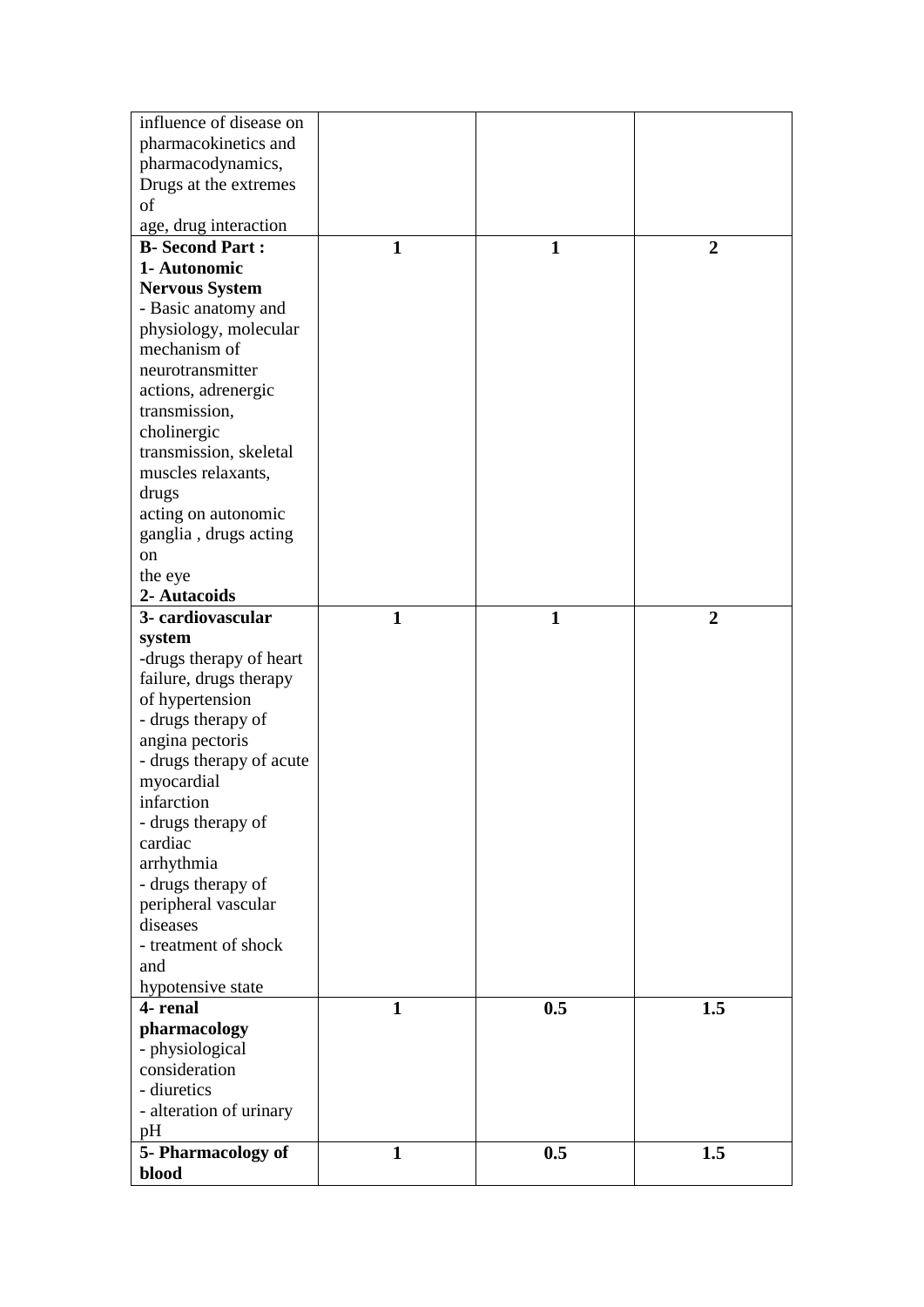| - treatment of anaemias               |              |              |                |
|---------------------------------------|--------------|--------------|----------------|
| - drugs affecting                     |              |              |                |
| haemastasis                           |              |              |                |
| - lipid lowering drugs                |              |              |                |
| - intravenous fluids                  |              |              |                |
| <b>6- Chemotherapy</b>                | 1            | 1            | $\overline{2}$ |
| -classification of                    |              |              |                |
| antimicrobials                        |              |              |                |
| - adverse reactions of                |              |              |                |
| antimicrobials                        |              |              |                |
| - general principles of               |              |              |                |
| chemotherapy                          |              |              |                |
| - drug therapy of T.B                 |              |              |                |
| - treatment of leprosy                |              |              |                |
| - prophylactic                        |              |              |                |
| antibiotics                           |              |              |                |
| - antifungal drugs                    |              |              |                |
| - antiviral drugs                     |              |              |                |
| - cancer chemotherapy                 |              |              |                |
| - immunomodulating                    |              |              |                |
| agents                                |              |              |                |
| - topical                             |              |              |                |
| disinfectants, antiseptics            |              |              |                |
| - antiprotozoal drugs                 |              |              |                |
| - antihelimintic drugs                |              |              |                |
| <b>7- Central Nervous</b>             | $\mathbf{1}$ | $\mathbf{1}$ | $\overline{2}$ |
| system                                |              |              |                |
| - CNS                                 |              |              |                |
| neurotransmitters                     |              |              |                |
| - sedative-hypnotics                  |              |              |                |
| and anxiolytics                       |              |              |                |
| - antiepileptic drugs                 |              |              |                |
| - analgesic drugs                     |              |              |                |
| - drug therapy of                     |              |              |                |
| rheumatic fever                       |              |              |                |
| - drug therapy of gout                |              |              |                |
| - drug therapy of                     |              |              |                |
| reumatoid arthritis                   |              |              |                |
| - local anaesthetics                  |              |              |                |
| - pre-anathesia                       |              |              |                |
| medication                            |              |              |                |
| - antiphsycotics                      |              |              |                |
| - antidepressant                      |              |              |                |
| - antimanic drugs                     |              |              |                |
| - central nervous                     |              |              |                |
| stimulants                            |              |              |                |
|                                       |              | $\mathbf{1}$ |                |
| 8- Respiratory System                 | 1            |              | $\overline{2}$ |
| - drug therapy of<br>bronchial asthma |              |              |                |
|                                       |              |              |                |
| - drugs used for cough                |              |              |                |
| - therapeutic gases                   |              |              |                |
| 9- pharmacology of                    | 1            | 1            | $\overline{2}$ |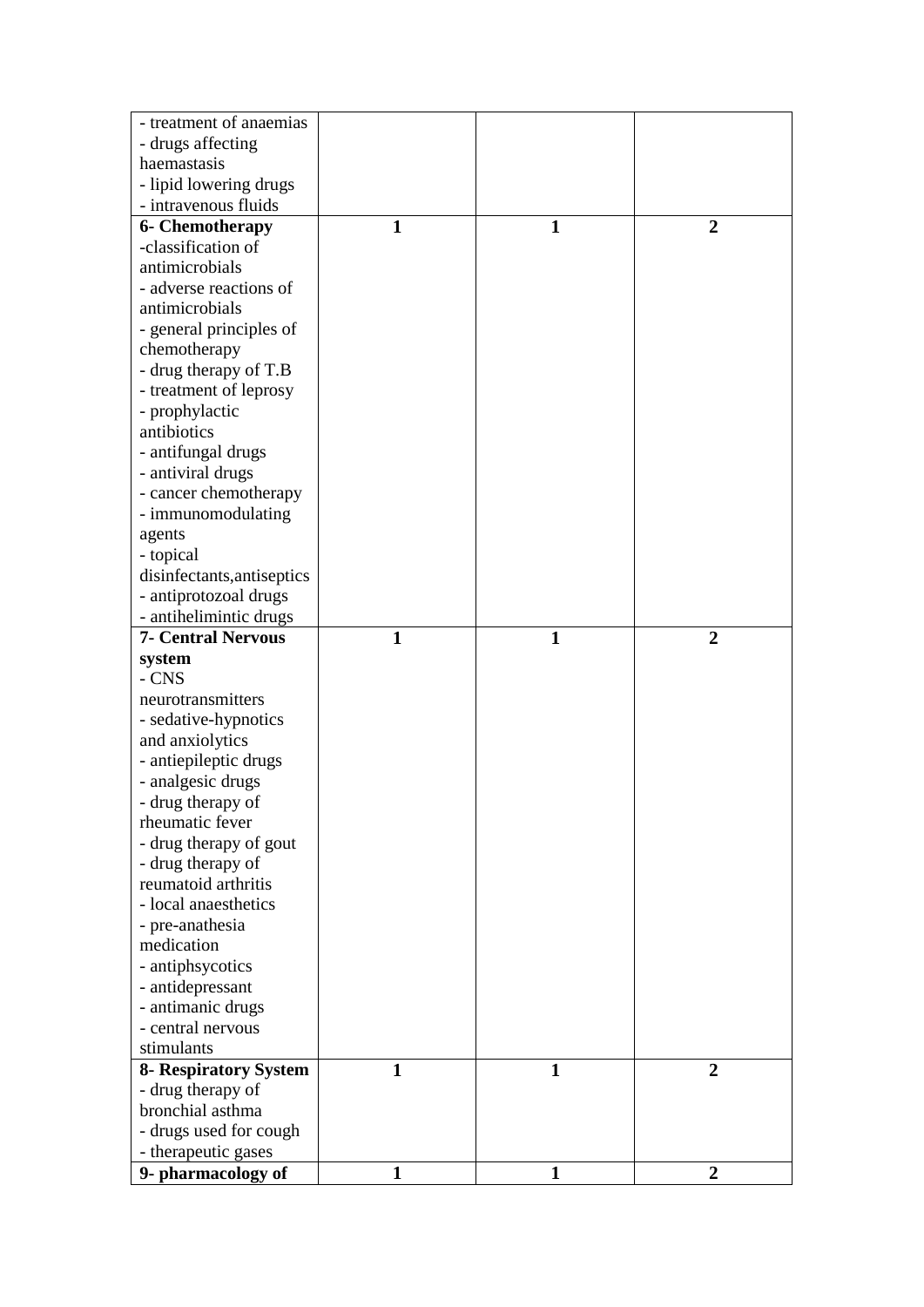| <b>Endocrine System</b>  |                |              |                |
|--------------------------|----------------|--------------|----------------|
| - classification of      |                |              |                |
| hormones                 |                |              |                |
| - mechanism of           |                |              |                |
| hormonal action          |                |              |                |
| - anterior pituitary     |                |              |                |
| hormones                 |                |              |                |
| - posterior pituitary    |                |              |                |
| hormones                 |                |              |                |
| - drug therapy of        |                |              |                |
| diabetes mellitus        |                |              |                |
| - thyroid hormones and   |                |              |                |
| antithyroid drugs        |                |              |                |
| - hormonal regulation    |                |              |                |
| of calcium               |                |              |                |
| metabolism               |                |              |                |
| - adrenocorticosteroids  |                |              |                |
| - sex hormones           |                |              |                |
| 10- Pharmacology of      | $\mathbf{1}$   | $\mathbf{1}$ | $\overline{2}$ |
| <b>GIT</b>               |                |              |                |
| - drug therapy of peptic |                |              |                |
| ulcer                    |                |              |                |
| - emetics and            |                |              |                |
| antiemetics              |                |              |                |
| - prokinetic drugs       |                |              |                |
| - medical treatment of   |                |              |                |
| gall stones              |                |              |                |
| - digestive aids         |                |              |                |
| - purgatives             |                |              |                |
| - antidiarrheal agents   |                |              |                |
| 11- Miscellaneous        | $\mathbf{1}$   | 0.5          | 1.5            |
| <b>Topics</b>            |                |              |                |
| - gene therapy           |                |              |                |
| - vitamins               |                |              |                |
| - dermatological         |                |              |                |
| pharmacology             |                |              |                |
| <b>Total hours</b>       | $\overline{2}$ | $\mathbf{1}$ | 3              |

#### **4– Teaching and learning methods**

#### 4.1- Lectures

4.2- group discussion

4.3.problem solving

# **5- Student assessment methods**

5.1- Written Examination for assessment of knowledge and understanding and intellectual skills

5.2- Oral Examination for assessment of knowledge and understanding outcomes,

intellectual

skills, general skills and attitude.

# **Assessment schedule**

One written exam one and half hours in Medical Microbiology and Immunology + oral + practical